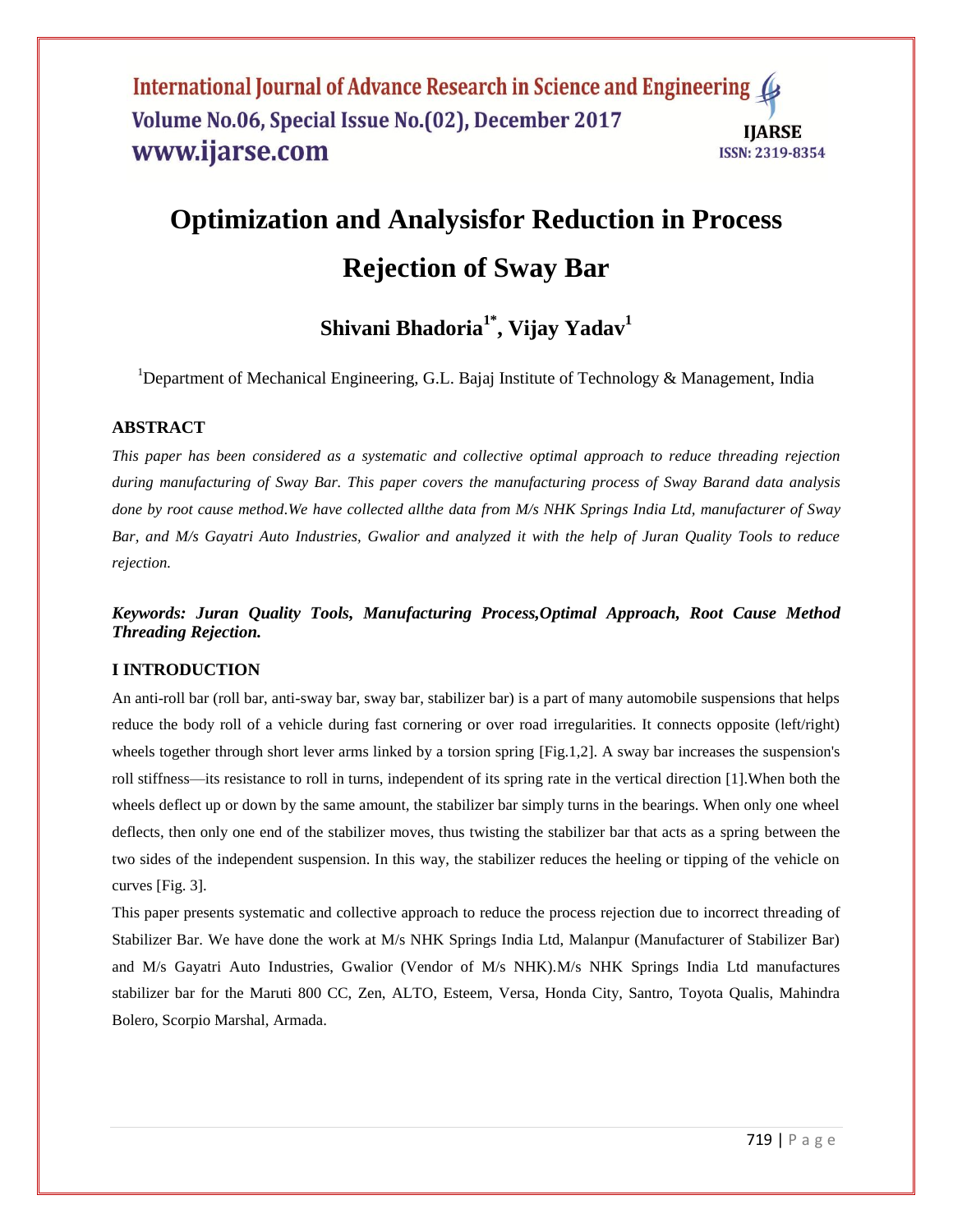#### **II METHODOLOGY**

We have analyzed the rejection at each and every stage of manufacturing process of Stabilizer bar with the Juran Quality Tools. After analyzing the data with the help of Pareto analysis, we have found that the major rejection is due to incorrect threading. The root cause analysis has been done with the help of Cause and Effect Diagram to find the root cause.

#### **III MANUFACTURING PROCESS**

According to fastening methods, Stabilizer bar is classified in two types.

- Both ends are threaded and fastened with the help of nuts.
- $\triangle$  Both ends are forged and fastened with the help of bolts  $\&$  nuts.

The manufacturing method of sway bar whose both ends are threaded is shown in Table 1.

#### **IV INSPECTION**

According to Kimball*, "Inspection is the art of comparing materials, products or performance, with established standards" [20].* Whenever products are manufactured, some will be in the limits of errors and some will be outside the allowances provided.

#### **4.1. Objects of Inspection**

- To collect the information regarding the performance of the product with established standards for the use of engineering, production purchasing, and quality control etc.
- \* To sort out poor quality manufactured products and thus to maintain the standard.
- \* To establish and increase the reputation by protecting customers from receiving poor quality products.

#### **4.2. Inspection Standards**

- $\bullet$  Inspection Standards for raw materials.
- ❖ Inspection Standards for work in process.
- Working inspection standards.
- $\triangleleft$  Inspection Standards for finished products.

#### **4.2.1. Inspection Standards for Raw Materials**

The inspection standards for raw materials are based upon purchase specification. Raw materials which are used by this company are:

Spring Steel i.e. Sup 9A, EN 45AWasher

This company has own inspection standards to inspect raw material.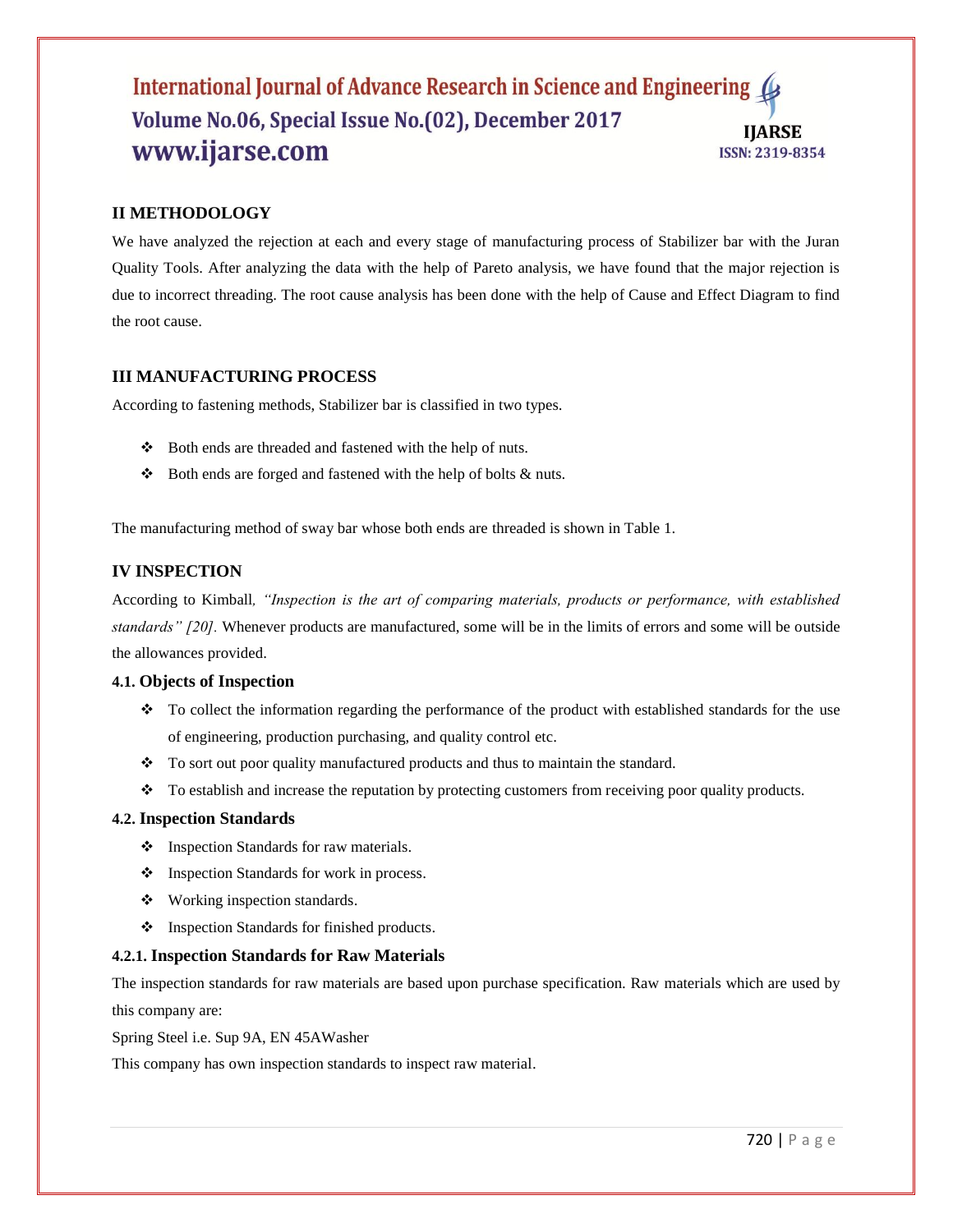#### **4.2.2. Inspection Standards for work in process**

Inspection standards for work in process may be classified in five heads:

- \* Relating to physical condition or properties of materials.
- $\triangle$  Relating to size & shape.
- Relating to degree of finish.
- Chemical Functional or performance.

#### **4.2.3. Working inspection standards**

The work is simply inspected by the use of "GO"  $\&$  "NO-GO". The following dimensions have been inspected by this method.

- Length of bar
- Turning Dimensions
- Drilling Dimensions
- $\triangleleft$  Bending Dimensions

#### **4.2.4. Inspection Standards for finished products**

Every dimensions of each piece have been inspected at this concern according to given standard.

#### **4.3. Methods of Inspection**

- $\div$  Screening or 100 % Inspection
- Lot by Lot Inspection
- ❖ Process Inspection

#### **4.3.1. Screening or 100 % Inspection**

In this method, each & every unit manufactured is inspected to meet the desired specifications.Final inspection of Stabilizer bar is being done by this method.

#### **4.3.2. Lot by Lot Inspection**

This method is also known as sampling inspection. This method was developed to eliminate the high cost of Screening Inspection.This method of Inspection is being used at each process at the end of a shift.

#### **4.3.3. Process Inspection**

The purpose of this method of inspection is to search out defective products where and when they occur, so that an immediate corrective action can be taken.This method of Inspection is being used on each process of a sway bar (stabilizer bar).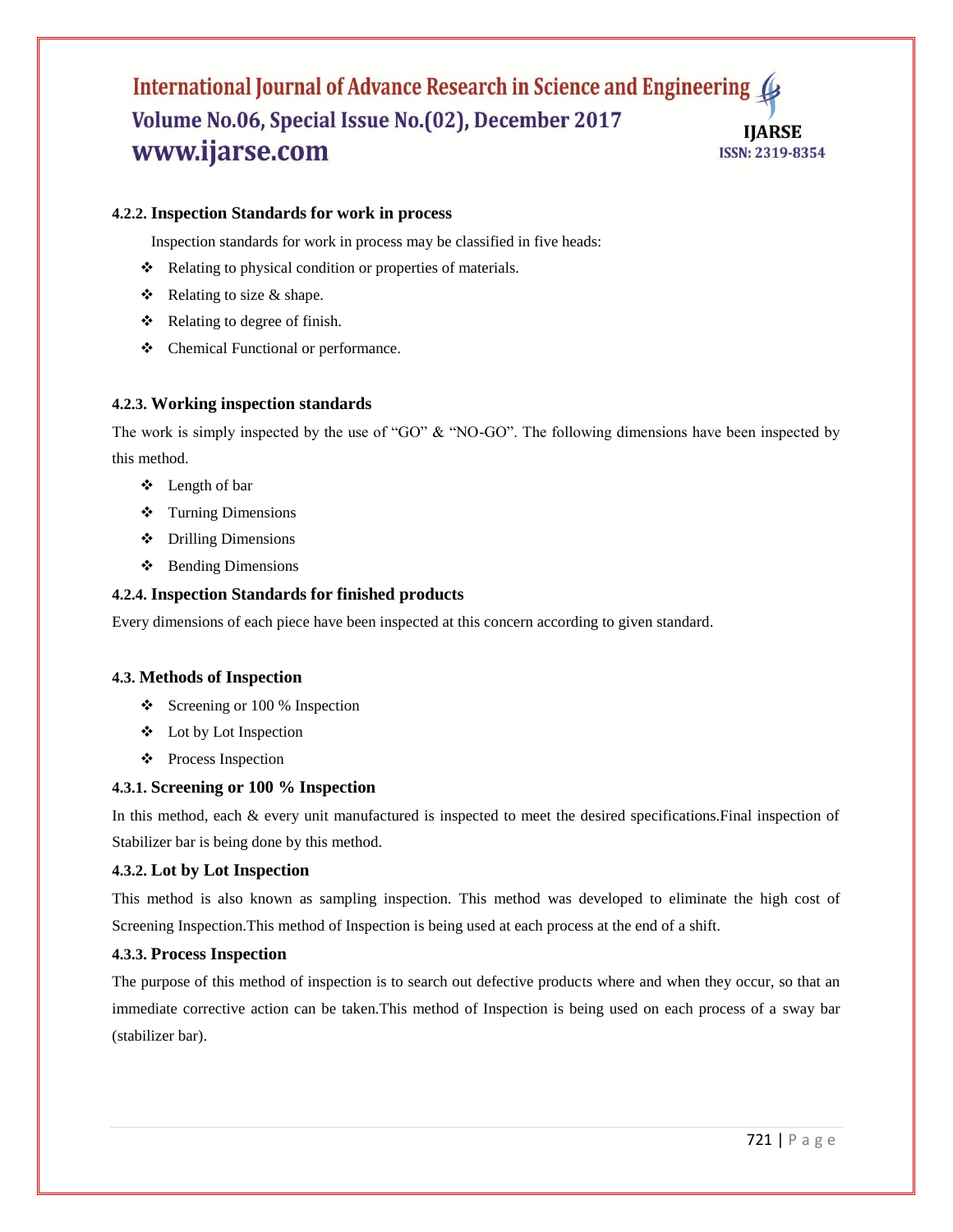#### **V PROCESS WISE REJECTION OF SWAY BAR**

Process wise rejections of sway bar are shown in Table no. 2 & 3.

#### **VI DATA ANALYSIS**

#### **6.1. Pareto Analysis**

By analyzing the data, we found that the major rejection of the stabilizer bar in March 2005 is due to incorrect threading. Thus, I have worked on this area (Table 4).

There are following problems in threading.

- Threads Undersize
- Threads Oversize
- Gap More
- Taper Threads
- Damaged Thread

Various analyses have been done to reduce to reduce the rejection due to incorrect threading (Fig. 4).

#### **6.2. Cause and Effect/ Ishikawa Diagram**

A cause and effect diagram is a tool that shows systematic relationship between a result or a symptom or an effect and its possible causes. This tool was devised by Dr. K. Ishikawa and is also known as Ishikawa diagram (Fig.5 & Fig.6).

The factors that influence threading are:

- Man i.e. Operator
- Machine i.e Thread Rolling Machine
- Material i.e. Finish Turned Bar
- Tools & Instruments i.e. Circular Dies, Measuring tools (Ring Gauges, Pitch Micrometer, External MicrometerEnvironmentDrawings).

There are apparent and root causes for any defects. Apparent causes represent the immediate or obvious reasons for a problem. Of course, the apparent cause may turn out to be the root cause, but until this is confirmed by analysis, this assumption should not be made.

The apparent causes for incorrect threading may be:

- Variation in hydraulic pressure
- Incorrect Thread Rolls
- Damaged Thread Rolls
- Too much Gap in Slides
- $\bullet$  The indirect factors that indirectly affect the threading are: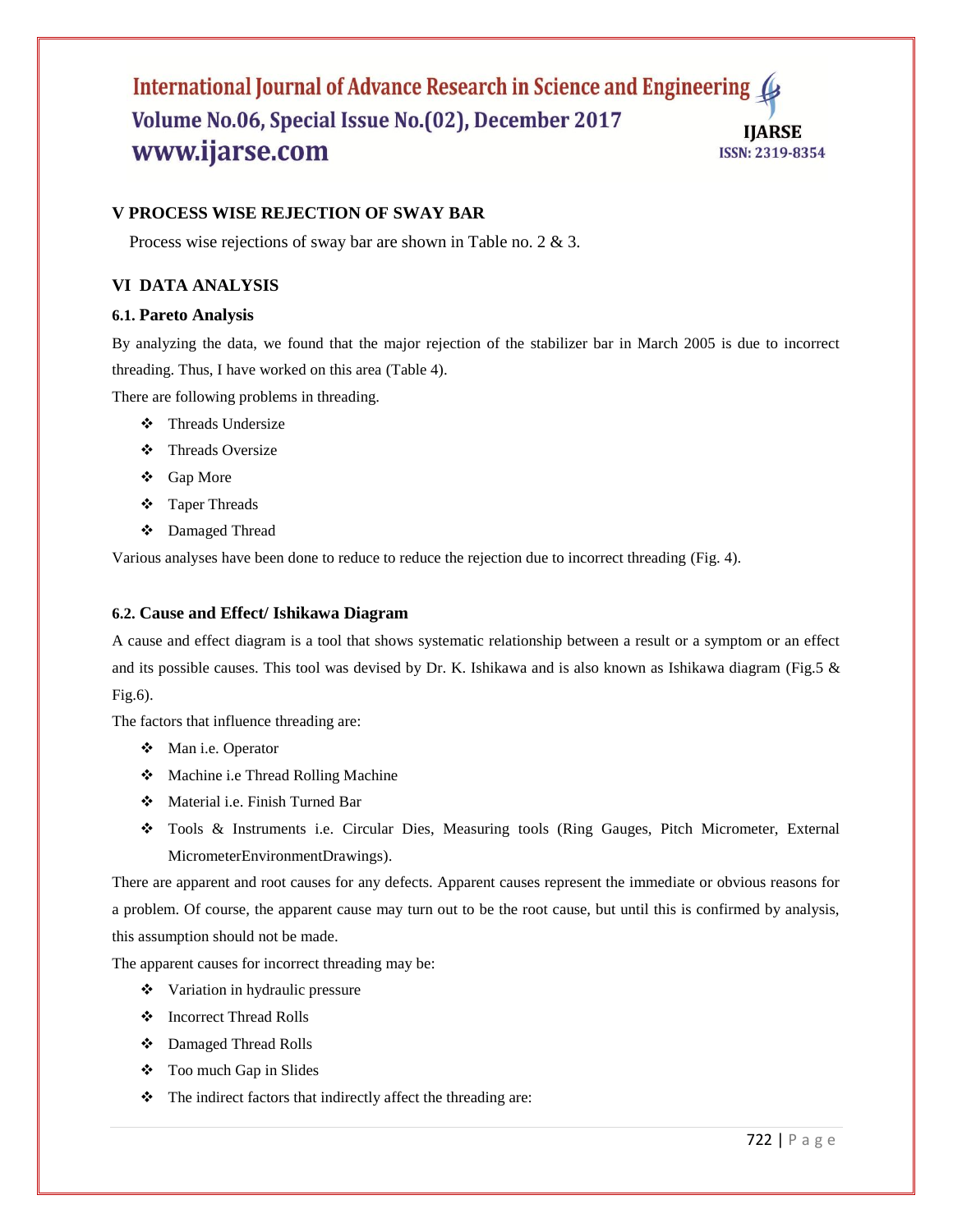- Variation in finish turning size
- Ovality on turning size
- $\triangleleft$  Surface Finish of turning

The indirect factors that affect the final turning are:

- Eccentric Rough Turning
- Variation in Rough turning diameter

#### **6.2.1. Reasons for Rejection**

By detailed analysis, we have reached on conclusion that the problem in threading may be due to (Table 5  $\&$  6):

- ❖ Out of Roundness
- Variation in Surface Finish

#### **6.2.2. Reasons for Out of Roundness on finish Turning**

Eccentric Rough Turning

Fine turning of  $\Phi$ 16 mm & $\Phi$  11.16 mm has been done simultaneously on CNC Turning Machine. The process chart is shown in figure. If  $\Phi$ 17 mm & $\Phi$  12.2 mm are not concentric w.r.t.  $\Phi$  20mm, it will produce out of Roundness due to variation in depth of cut in each revolution.

At present, there is no control on eccentricity during rough turning operation. They perform rough turning outside the factory by various vendors.

#### **6.2.3. Reasons of variation on surface Roughness of finish Turning**

#### **6.2.3.1. Variation in Depth of Cut**

Variation in depth of cut affects the surface finish of the job. If depth of cut increases, surface finish will be decreases and vice – versa. So that if maintain the rough turning diameter in close tolerances, we can also maintain surface finish in close tolerance.

#### **6.2.3.2. Incorrect Cutting Tool**

Cutting tool Material also affects the surface finish of turning. The cutting tool materials that are suitable for turning alloy steels are:

High Speed Steel (HSS)

Tungsten carbide Inserts

**Ceramics** 

#### **VII MODIFICATIONS TO REDUCE REJECTION**

The following suggestions may be/ have been implemented to reduce rejection due to threading:

#### **7.1. Correction in drawing**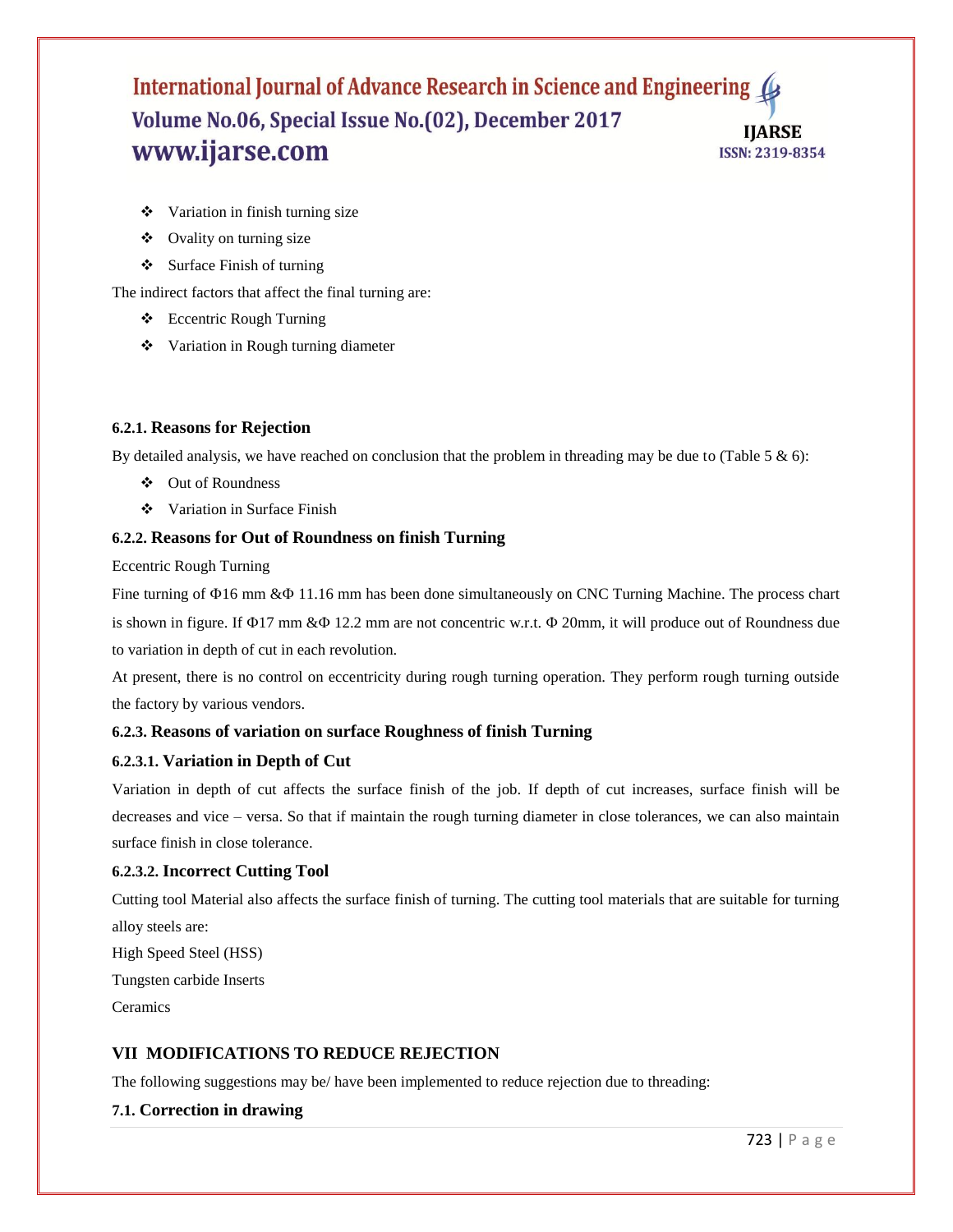Following corrections in drawing have been done.

- Surface finish has been specified
- Concentricity has been mentioned

#### **7.2. Design of Gauge to Check Eccentricity**

There must be a gauge to check eccentricity of rough turning w. r. t. outside diameter. Now we have reached on conclusion that if control the dimension during rough turning, we have/can reduced/reduce too much rejection. This unit have got done rough turning outside the factory.

#### **7.3. Modification to Reduce Eccentricity during Rough Turning**

To reduce the eccentricity between diameter 20 and 12.2mm, we have done following modification:19.7 mm diameter collet is purchased instead of  $\phi$ 20 mm and after installation; this collet is bored to 20mm diameter. So that the collet axis coincide with spindle axis. Therefore no chance of eccentricity due to any misalignment of spindle.

#### **VIII RESULT**

Various analyses have been done to reduce the out of roundness as well as variation in surface roughness by controlling the machining parameters as well as by adopting new method of inspection. The rejection rate after modification is mentioned in (Table 7).

#### **IX LIST OF FIGURES /TABLES**





**Fig.1: Front Suspension of Automobile Fig.2: Front Suspension of light vehicle**



**Fig.3: Stabilizer Bar** Fig.4: Process wise Rejection Rate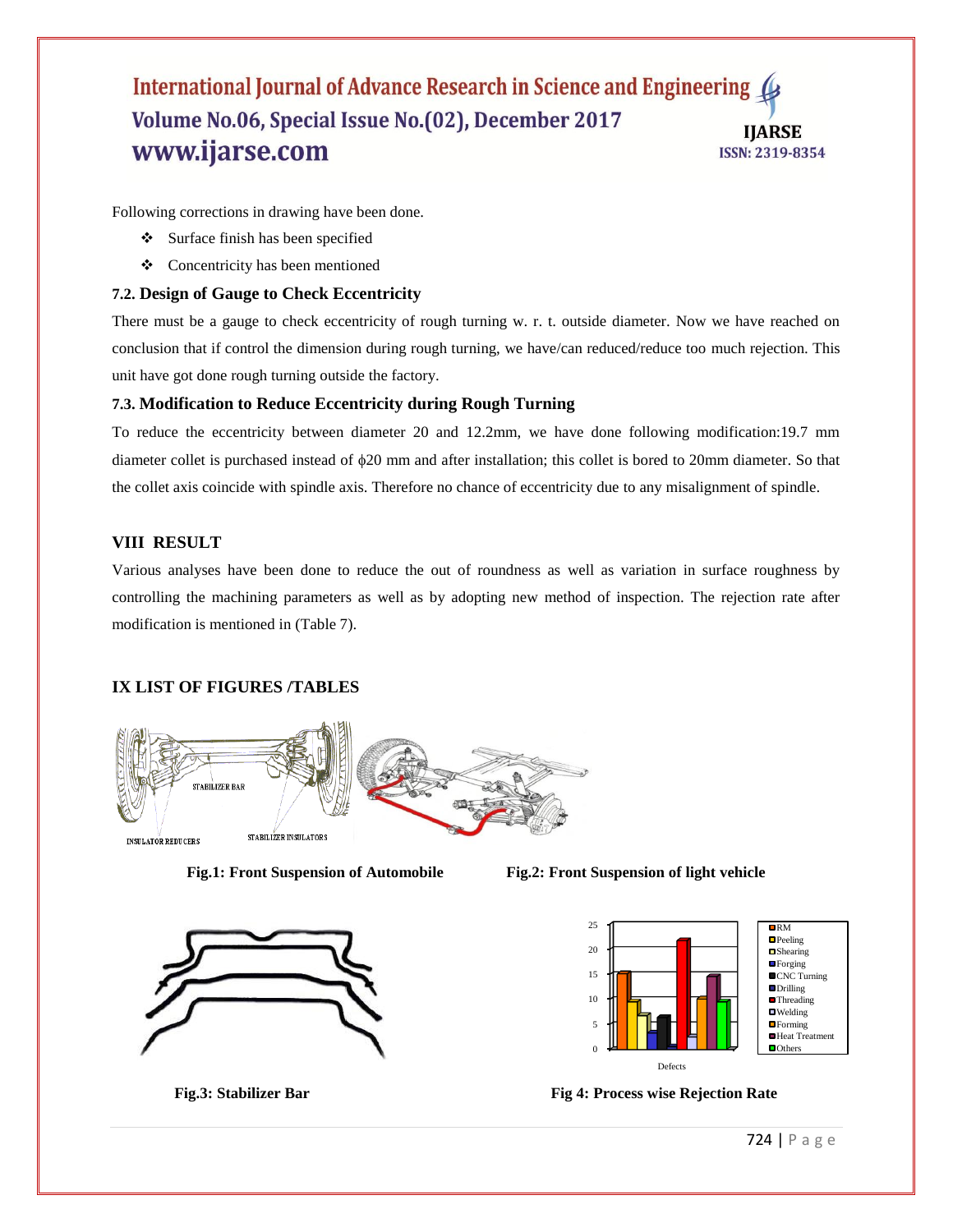

#### **Fig.5: One way of estimating antiroll bar stiffness**

T=Vehicle track width (inches) K=Fractional lever arm ration (movement at roll bar / movement at wheel) d=Bar diameter (inches) R=Effective arm length (inches) L=Half length of bar (inches) S=Length of lever arm (inches) Q=Stiffness (lb\*in per degree)

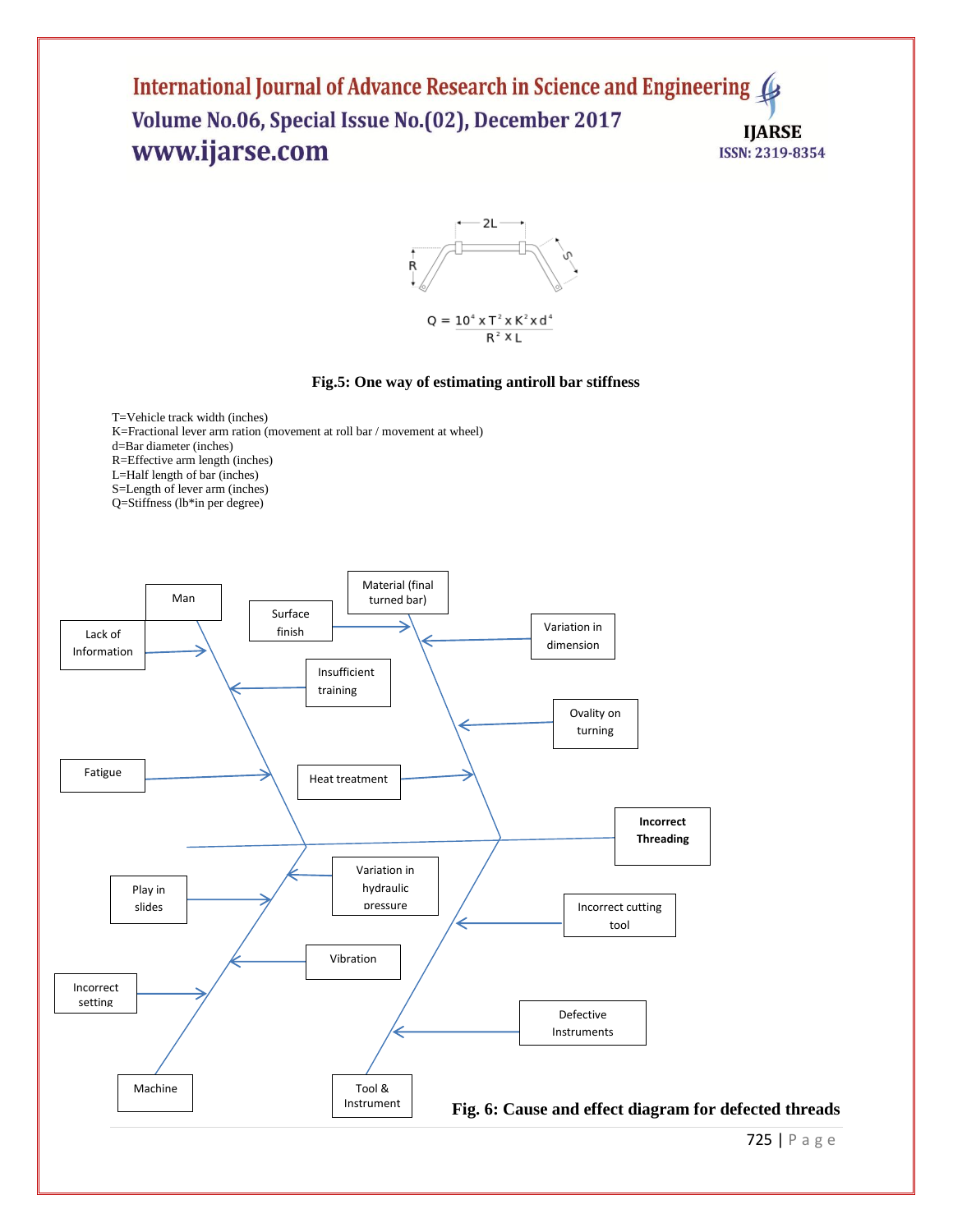| <b>Operation Process Chart</b> |                                                   |  |  |  |  |
|--------------------------------|---------------------------------------------------|--|--|--|--|
|                                |                                                   |  |  |  |  |
| Sequence of<br>Operation       | <b>Name of Operation</b>                          |  |  |  |  |
| 01                             | at Desired<br>Shearing<br>Length                  |  |  |  |  |
| 02                             | Ends<br><b>Both</b><br>are<br>Annealed            |  |  |  |  |
| 03                             | Rough Turning (Out<br>Side Factory)               |  |  |  |  |
| 04                             | Fine Turning                                      |  |  |  |  |
| 05                             | Drilling & Chamfering<br>for Split Pin            |  |  |  |  |
| 06                             | Threading<br>from<br><b>Circular Rolling Dies</b> |  |  |  |  |
| 07                             | Welding of Washer on<br><b>Both Ends</b>          |  |  |  |  |
| 08                             | Heat Treatment of Bar                             |  |  |  |  |
| 09                             | Hot Bending as per<br>Drawing                     |  |  |  |  |
| 10                             | Correction in Bending                             |  |  |  |  |
| 11                             | <b>Shot Blasting</b>                              |  |  |  |  |
| 12                             | Phosphate                                         |  |  |  |  |
| 13                             | Powder Coating                                    |  |  |  |  |
| 14                             | Cleaning of Threads                               |  |  |  |  |
| 15                             | Final Inspection                                  |  |  |  |  |
| 16<br>Packaging                |                                                   |  |  |  |  |

| <b>Name of Process</b>  | <b>Reasons of Rejection</b> |
|-------------------------|-----------------------------|
| Shearing                | Length Short                |
| Annealing               | Not Proper                  |
| Turning                 | <b>Undersize</b>            |
|                         | Oversize                    |
|                         | Chamfer not correct         |
|                         | Deep Mark                   |
|                         | Geometry not circular       |
|                         | Step at ends                |
| Drilling and Chamfering | Hole undersize              |
|                         | Hole Oversize               |
|                         | Hole Offset                 |
| <b>Thread Rolling</b>   | Threading Undersize         |
|                         | <b>Threading Oversize</b>   |
|                         | Gap More                    |
|                         | <b>Thread Taper</b>         |
|                         | Damage Thread               |
| MIG Welding             | <b>Bar Damage</b>           |
|                         | <b>Washer Damage</b>        |
|                         | Poor                        |
| <b>Heat Treatment</b>   | Over Heating                |
|                         | <b>Incomplete Forming</b>   |
|                         | Quenching Delay             |
|                         | Eye Twist                   |

### **Table 1: Manufacturing Process of Stabilizer Bar Table 2: Process wise Reasons of Rejection**

| S.N. | Name of Process            |                         |       |  |
|------|----------------------------|-------------------------|-------|--|
|      |                            | Rejection in Percentage |       |  |
|      |                            | March                   | April |  |
| 01   | Shearing                   | 0.050                   | 0.06  |  |
| 02   | Turning                    | 0.050                   | 0.080 |  |
| 03   | Drilling and<br>Chamfering | 0.005                   | 0.014 |  |
| 04   | Thread Rolling             | 0.187                   | 0.220 |  |
| 05   | MIG Welding                | 0.020                   | 0.056 |  |

### Table 3: Process Wise Rejection Rate Table 4: % Rejection Out of Total Defect

|                       | Rejection in March 2016    |                                  |                    |  |
|-----------------------|----------------------------|----------------------------------|--------------------|--|
| Defect                | No of<br>Rejected<br>Parts | % Out of<br><b>Total Defects</b> | Cumulative<br>$\%$ |  |
| Raw-Material          | 78                         | 15.12                            | 15.12              |  |
| Peeling               | 49                         | 09.50                            | 24.62              |  |
| Shearing              | 35                         | 06.78                            | 31.40              |  |
| Forging               | 17                         | 03.29                            | 34.69              |  |
| <b>CNC</b> Turning    | 33                         | 06.40                            | 41.09              |  |
| Drilling              | 03                         | 00.58                            | 41.67              |  |
| Threading             | 112<br>21.70               |                                  | 63.37              |  |
| Welding               | 13                         | 02.52                            | 65.89              |  |
| Income. Forming       | 52                         | 10.08                            | 75.97              |  |
| <b>Heat Treatment</b> | 75                         | 14.53                            | 90.50              |  |
| Others                | 49                         | 09.50                            | 100.00             |  |
| Total                 | 516                        | 100                              |                    |  |
|                       |                            |                                  |                    |  |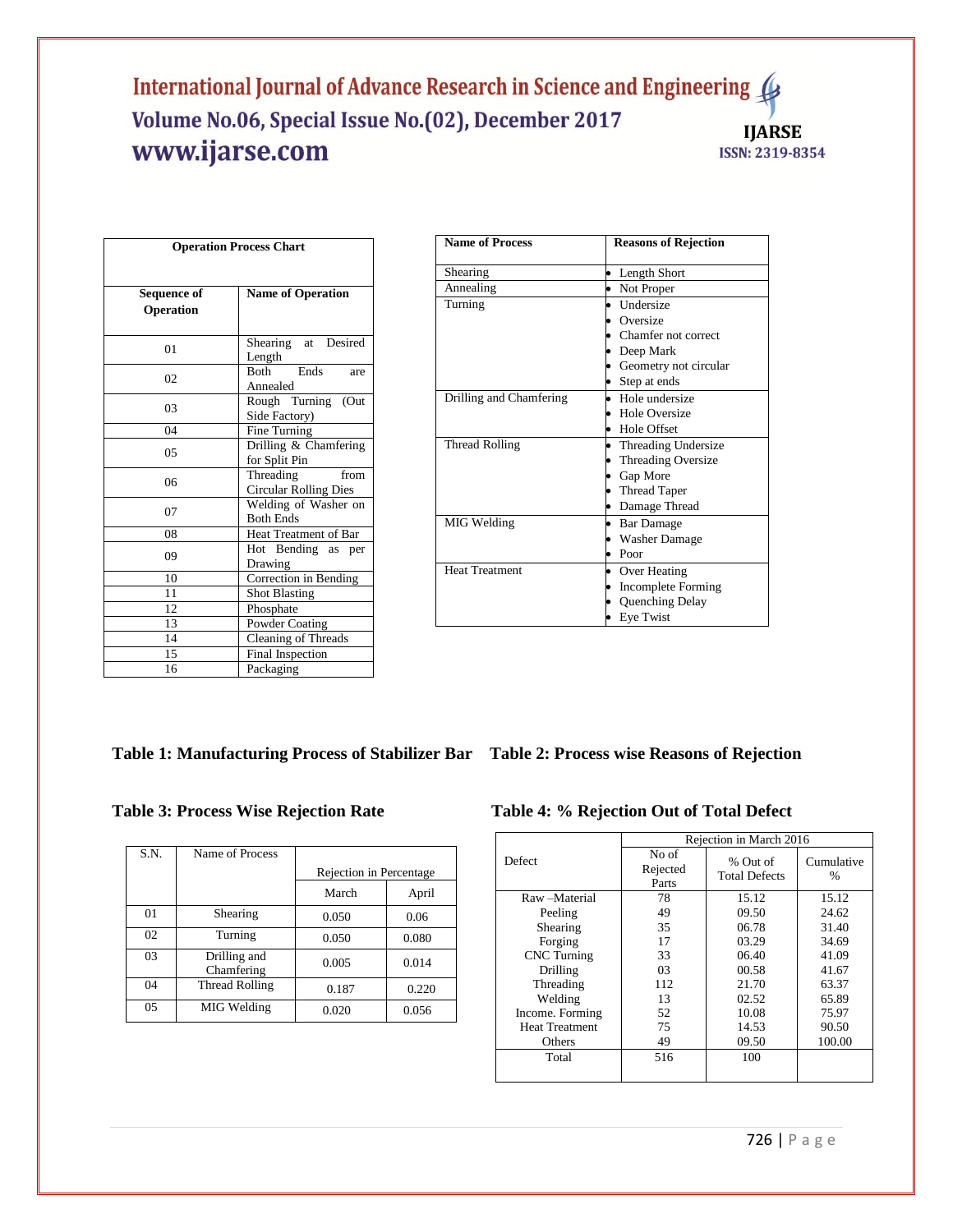| Ovality  | Finish<br>Dia. | Pitch circle diameter in mm |                    |                       |                    |  |
|----------|----------------|-----------------------------|--------------------|-----------------------|--------------------|--|
| $40 \mu$ | 11.16          | $11.06 \sim 11.08$          | $11.07 \sim 11.09$ | $11.07 \sim 11.09$    | $11.07 \sim 11.09$ |  |
| $30 \mu$ | 11.16          | $11.08 \sim 11.10$          | $11.08 \sim 11.10$ | $11.09 \sim 11.11$    | $11.08 \sim 11.10$ |  |
| $20 \mu$ | 11.16          | $11.10 \sim 11.11$          | $11.10 \sim 11.11$ | $11.11 \approx 11.12$ | $11.10 \sim 11.11$ |  |
| $10 \mu$ | 11.16          | $11.13 \approx 11.14$       | $11.13 \sim 11.14$ | $11.13 \sim 11.14$    | $11.14 \sim 11.15$ |  |

#### **Table 5: Effect of Out of Roundness on PCD**

**Table 6: Effect of Surface Roughness on PCD**

| Surface<br>Rough<br>ness | Finish<br>Dia. | Pitch circle diameter in mm |                       |                       |                       |  |  |
|--------------------------|----------------|-----------------------------|-----------------------|-----------------------|-----------------------|--|--|
| 5 µRa                    | 11.16          | $11.07 \sim 11.08$          | $11.08 \sim 11.09$    | $11.08 \sim 11.09$    | $11.08 \sim 11.09$    |  |  |
| 4 µRa                    | 11.16          | $11.09 \approx 11.10$       | $11.09 \sim 11.10$    | $11.09 \approx 11.10$ | $11.08 \sim 11.09$    |  |  |
| $3 \mu Ra$               | 11.16          | $11.12 \approx 11.13$       | $11.12 \approx 11.13$ | $11.12 \approx 11.13$ | $11.12 \approx 11.13$ |  |  |
| 2 µRa                    | 11.16          | $11.15 \approx 11.16$       | $11.14 \approx 11.15$ | $11.15 \sim 11.16$    | $11.14 \sim 11.15$    |  |  |

#### **Table 7: Rejection Rate after Modification**

| S.N            | of<br>Name<br>Process      | Rejection in Percentage |       |       |       |       |
|----------------|----------------------------|-------------------------|-------|-------|-------|-------|
|                |                            | Marc.                   | April | May   | June  | July  |
| 1              | Shearing                   | 0.050                   | 0.06  | 0.13  | 0.060 | 0.040 |
| $\overline{2}$ | Turning                    | 0.050                   | 0.080 | 0.070 | 0.047 | 0.08  |
| 3              | Drilling<br>and<br>Chamfg. | 0.005                   | 0.014 | 0.018 | 0.003 | Nil   |
| 4              | Thread<br>Rolling          | 0.187                   | 0.220 | 0.100 | 0.070 | 0.060 |
| 5              | <b>MIG</b><br>Welding      | 0.020                   | 0.056 | 0.023 | 0.050 | 0.004 |

#### **X CONCLUSION**

As we know, nowadays competition is very high & also increasing day by day. Thus to survive in the market the quality of the product must be high standard with minimum cost.

In present work an effort has been done to reduce rejection rate because ultimately rejection plays an important role to decide cost & quality. We have found the total rejection rate is too much i.e. 1.26% in April or in terms of money Rs.3 lacs/ month, at M/s NHK Springs India Ltd. The major rejection i.e. 21.7 % of total rejection is due to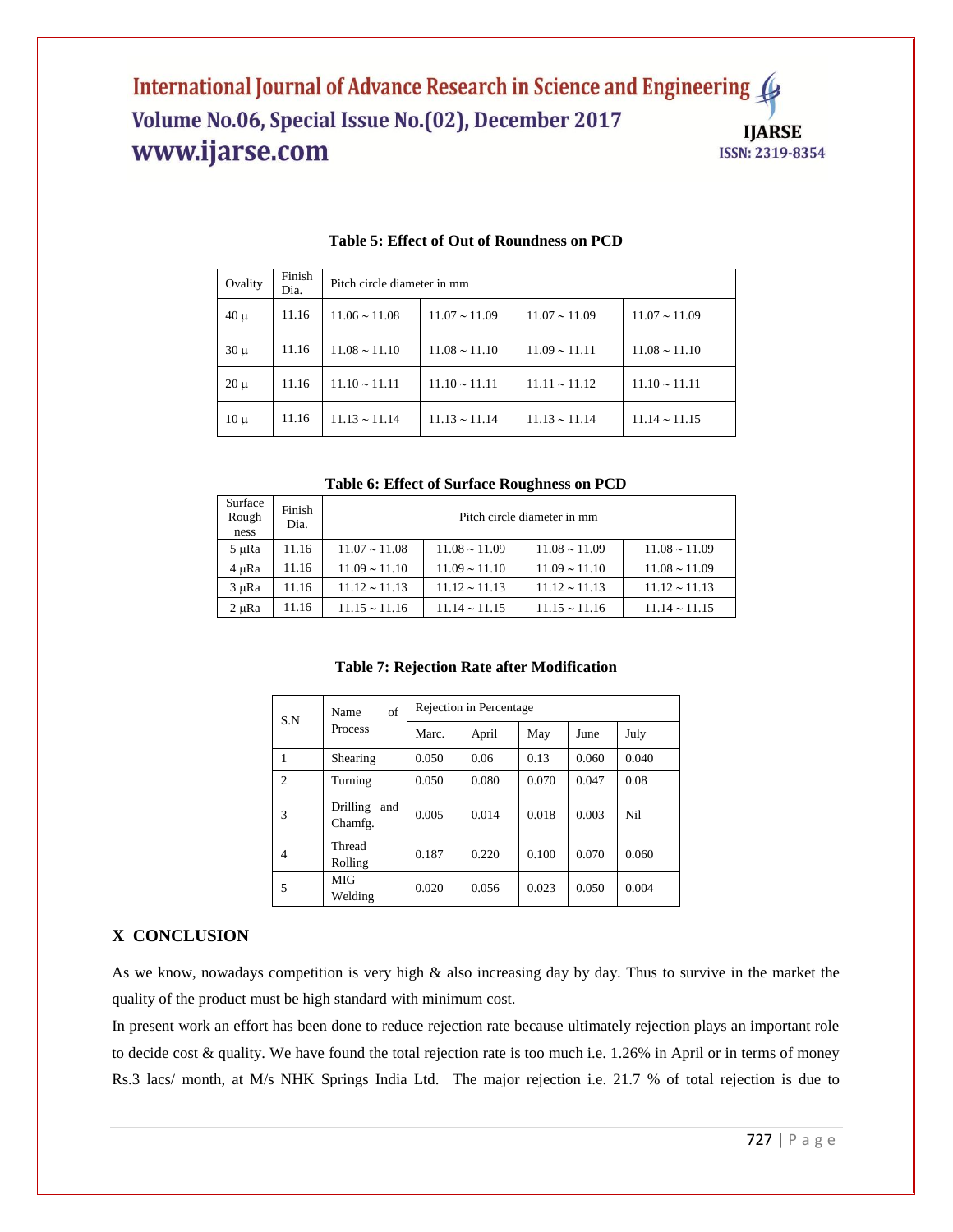incorrect threading. We have reduced this rejection up to 8.8 % of total rejection and total rejection up to 0.69% by controlling the parameters of rough turning.

The rejection may also be reduced at minimum level by implementing the suggestion mentioned in this paper because still rejection is at very higher side i.e. 0.69%. There are so many operations such as heat treatment, powder coating etc in which improvements can be done.

#### **REFERENCES**

**[1]**AmitabhaGhosh and Ashok k. Mallik, Manufacturing Science, East West Press Pvt. Ltd, (2), *2003, pp. 175 –176.*

**[2]**DR Malcolm Taylor, Manufacturing Technology (C) University of Canterbury press, *2005*.

- **[3]**E. Paul DeGarma, JT. Black, Ronald A. Kohser and Barney E. Klameeki, Material and Processes in Manufacturing, John Wiley & Sons (ASIA) Pte*Ltd (9), 2004 pp. 756-758.*
- **[4]**HMT, Banglore, Production Technology, Tata McGraw- Hill Publishing Company Ltd *(12), 2003, pp. 407 – 413*
- **[5]**Hermann Jutz and Eduard Scharkus, Westermann Tables for the Metal Trade, Wiley Eastern Ltd, (25), *1998, pp. 85 –89.*
- **[6]**J.P. Domblesky and F. Feng, A parametric study of process parameters in External Thread Rolling, Journal of Materials Processing Technology, *2002, pp.121: 341-349*.
- [7] Jutz, Hermann. "Westermann Tables" (22-e, 1993), Wiley Eastern Ltd.

[8]K.C. Arora, "Total Quality Management", S.K. Kataria& Sons, 2003, pp. 292-296.

**[9]**N. Chernov, "Machine Tools" (e - 1979), Mir Publishers

**[10]**O.P. Khanna, "Industrial Engineering & Management"(e - 2004), DhanpatRai Publications (P) Ltd.

- **[11]**P.C. Sharma, A Text Book of Production Technology, S. Chand & Company Ltd, *(10), 2004, pp. 607 – 609*.
- **[12]**P.S. Chauhan, Proceeding of National Conference on Advacements and Futuristic Trends in Mechanical & Materials Engineering, Dr. Buta Singh, J.S. Tiwana, H.K. Garg, GZS, Bhatinda, *2006, pp. 116-120.*
- **[13]**P.S. Chauhan, Proceeding of International Conference on Manufacturing Science and Technology, C. Venkatesh, Multimedia University, Melaka, Malaysia, 2006.
- **[14]**Phillip F. Ostwald, Jairo Munoz, Manufacturing Processes & Systems, John Wiley & Sons (ASIA) Pte*Ltd (9), 2002, pp. 516 -519.*
- [15]R.B. Gupta, "Automobile Engineering", SatyaPrakashan, 2004, pp. 636.
- **[16]**Robert H. Todd, Dell K. Allen, and Leo Alting, Manufacturing Processes Reference Guide, Industrial Press Inc (1), 1994.
- **[17]**Roger Timings and Tony May, "Newnes Mechanical Engineer's Pocket Book", (e 1999), CBS Publishers and Distributors.